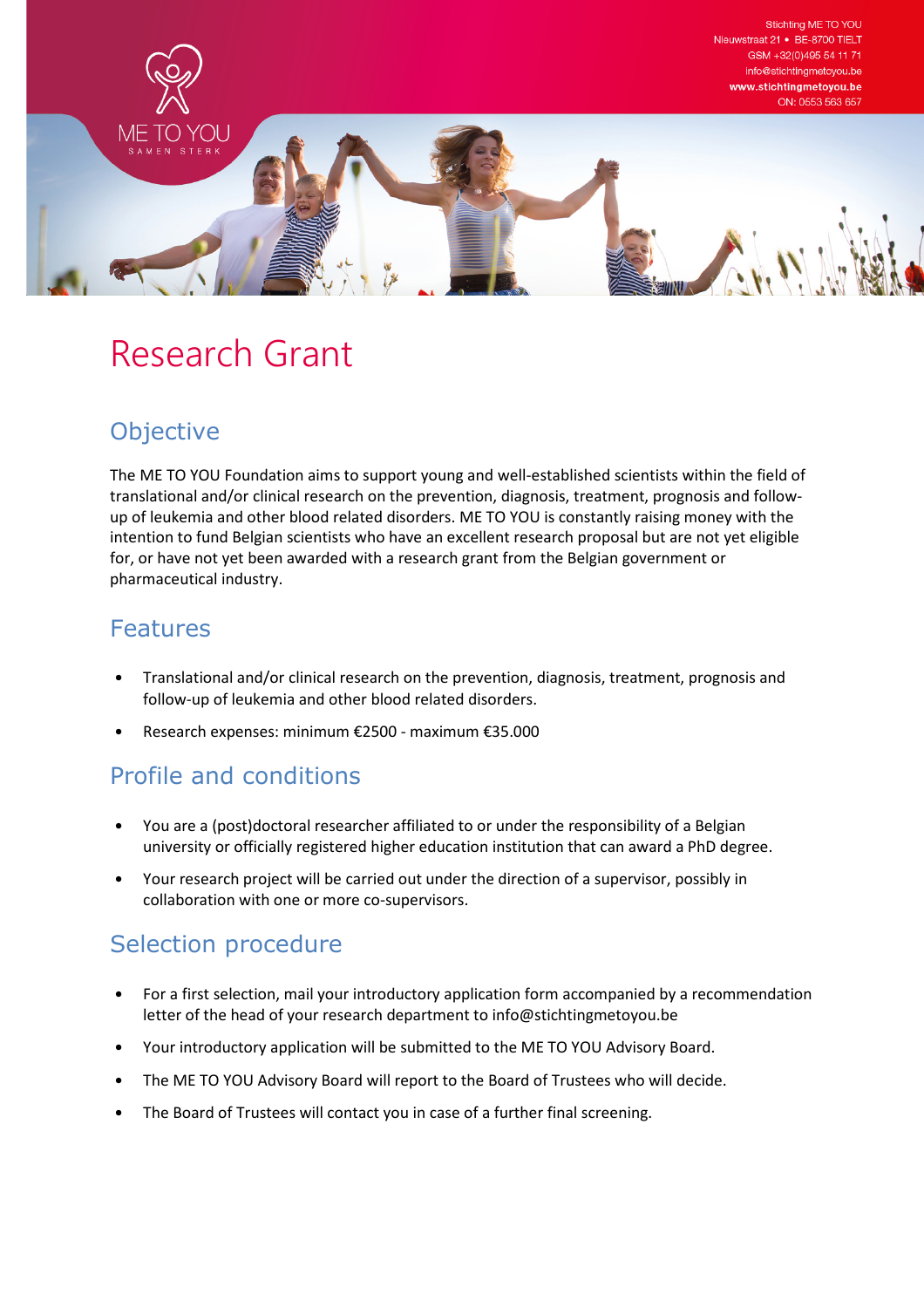

# Introductory Application Form

| <b>General information</b>        |  |  |
|-----------------------------------|--|--|
| <b>APPLICANT</b>                  |  |  |
| NAME, first name                  |  |  |
| Date of birth                     |  |  |
| (DD-MM-YYYY)                      |  |  |
| <b>Nationality</b>                |  |  |
| <b>University diplomas</b>        |  |  |
| $(+$ dates)                       |  |  |
|                                   |  |  |
|                                   |  |  |
|                                   |  |  |
|                                   |  |  |
| <b>Current position</b>           |  |  |
| <b>Responsible Institution</b>    |  |  |
|                                   |  |  |
| Department/laboratory             |  |  |
| Head of the department/laboratory |  |  |
| (NAME-first name-degree)          |  |  |
|                                   |  |  |
| License number                    |  |  |
| <b>Address</b>                    |  |  |
|                                   |  |  |
|                                   |  |  |
|                                   |  |  |
| Telephone number                  |  |  |
| <b>E-mail address</b>             |  |  |
|                                   |  |  |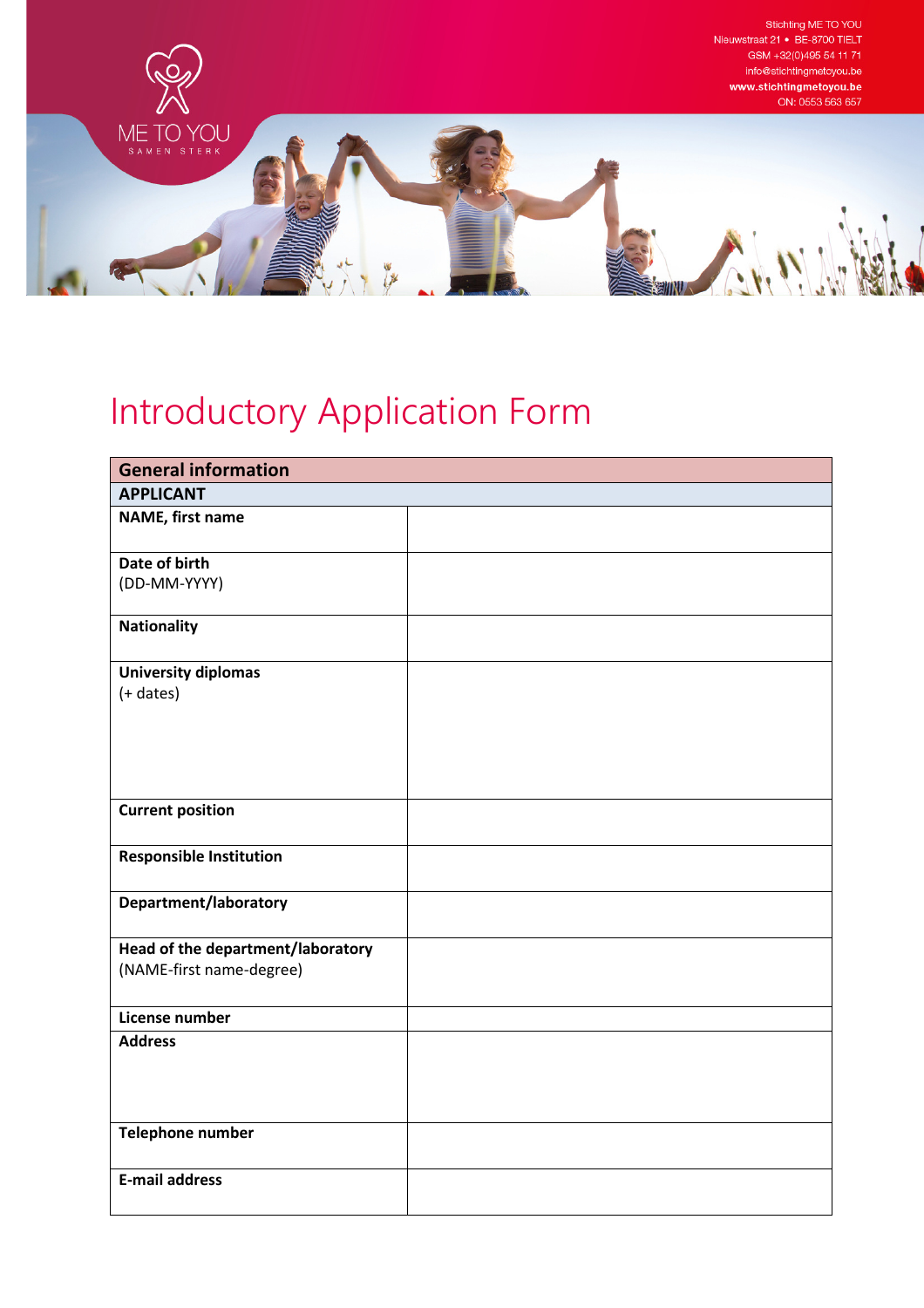

| <b>General information</b>        |  |
|-----------------------------------|--|
| (CO-)PROMOTOR(S)                  |  |
| NAME-first name-degree-department |  |
|                                   |  |
|                                   |  |
|                                   |  |
|                                   |  |
|                                   |  |
|                                   |  |
|                                   |  |

| <b>Research proposal</b>                                                                                                                |  |
|-----------------------------------------------------------------------------------------------------------------------------------------|--|
| Give the English title of your research<br>proposal.<br>(Max. 240 characters)                                                           |  |
| Give the Dutch title of your research<br>proposal.<br>(Max. 240 characters)                                                             |  |
| Give a short description of your<br>research proposal, aim, interests and<br>justification in layman's terms.<br>(Max. 1500 characters) |  |